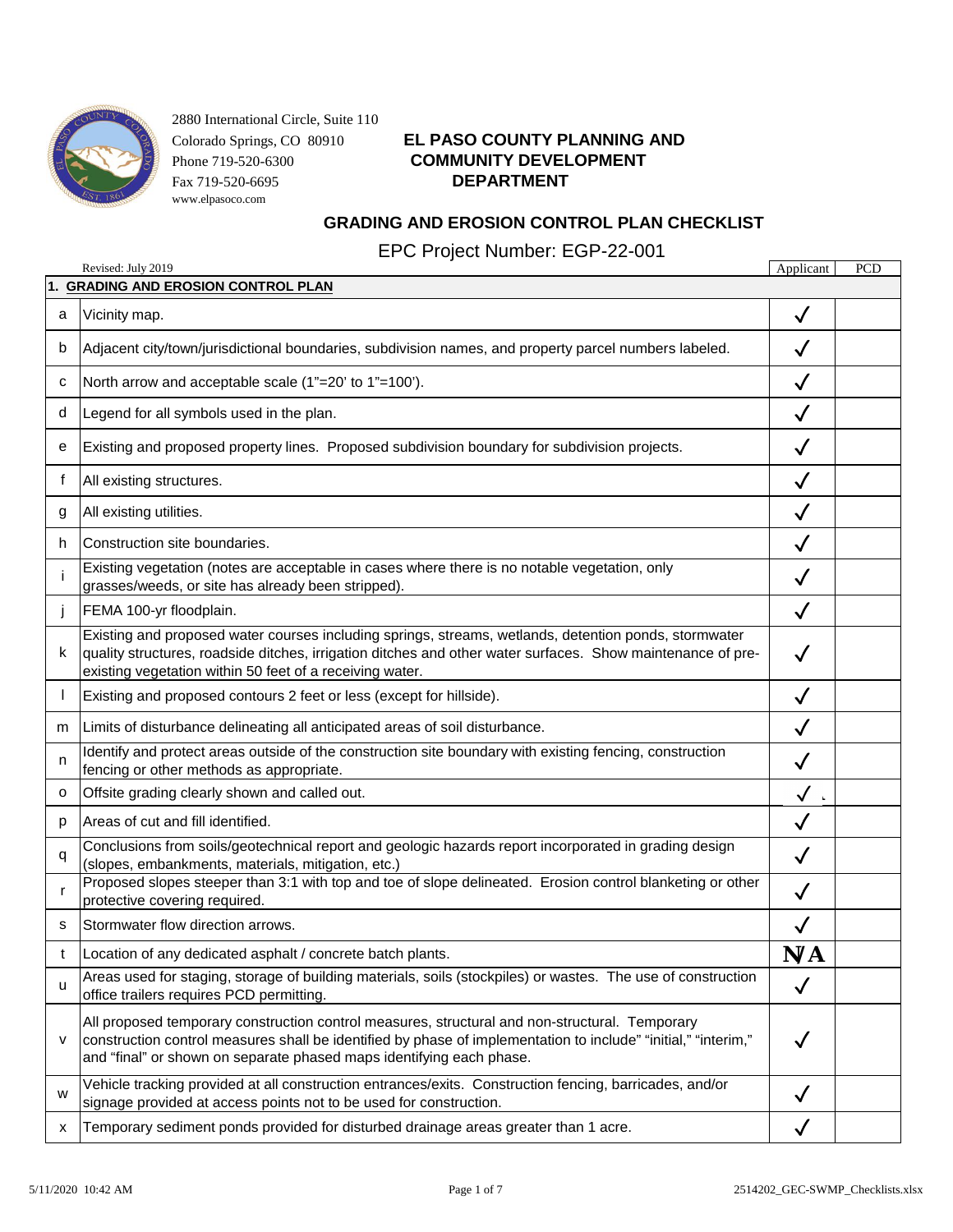

# Colorado Springs, CO 80910 **EL PASO COUNTY PLANNING AND** Phone 719-520-6300 **COMMUNITY DEVELOPMENT**

|    | Revised: July 2019                                                                                                                                                                                                                                                                                                                                                                                                                                                                                                                                                                                                                                                                                                                                                                                                                                                                                       | Applicant    | PCD |
|----|----------------------------------------------------------------------------------------------------------------------------------------------------------------------------------------------------------------------------------------------------------------------------------------------------------------------------------------------------------------------------------------------------------------------------------------------------------------------------------------------------------------------------------------------------------------------------------------------------------------------------------------------------------------------------------------------------------------------------------------------------------------------------------------------------------------------------------------------------------------------------------------------------------|--------------|-----|
| y  | Dewatering operations to include locations of diversion, pump and discharge(s) as anticipated at time of<br>design.                                                                                                                                                                                                                                                                                                                                                                                                                                                                                                                                                                                                                                                                                                                                                                                      | N/A          |     |
| z  | All proposed temporary construction control measure details. Custom or other jurisdiction's details used<br>must meet or exceed EPC standards.                                                                                                                                                                                                                                                                                                                                                                                                                                                                                                                                                                                                                                                                                                                                                           | $\checkmark$ |     |
| aa | Any offsite stormwater control measure proposed for use by the project and not under the direct control or<br>ownership of the Owner or Operator.                                                                                                                                                                                                                                                                                                                                                                                                                                                                                                                                                                                                                                                                                                                                                        | N/A          |     |
| bb | Existing and proposed permanent storm water management facilities, including areas proposed for<br>stormwater infiltration or subsurface detention.                                                                                                                                                                                                                                                                                                                                                                                                                                                                                                                                                                                                                                                                                                                                                      | $\checkmark$ |     |
| СC | Existing and proposed easements (permanent and construction) including required off site easements.                                                                                                                                                                                                                                                                                                                                                                                                                                                                                                                                                                                                                                                                                                                                                                                                      | $\checkmark$ |     |
| dd | Retaining walls (not to be located in County ROW unless approved via license agreement). Design by P.E.<br>and building permit from Regional Building Department required for walls greater than or equal to 4 feet in<br>height, series of walls, or walls supporting a surcharge.                                                                                                                                                                                                                                                                                                                                                                                                                                                                                                                                                                                                                      | N/A          |     |
| ee | Plan certified by a Colorado Registered P.E., with EPC standard signature blocks for Engineer, Owner and<br>EPC.                                                                                                                                                                                                                                                                                                                                                                                                                                                                                                                                                                                                                                                                                                                                                                                         | $\checkmark$ |     |
| ff | Engineer's Statement (for standalone GEC Plan):<br>This Grading and Erosion Control Plan was prepared under my direction and supervision and is correct to<br>the best of my knowledge and belief. Said Plan has been prepared according to the criteria established by<br>the County for Grading and Erosion Control Plans. I accept responsibility for any liability caused by any<br>negligent acts, errors or omissions on my part in preparing this plan.<br><b>Engineer of Record Signature</b><br>Date                                                                                                                                                                                                                                                                                                                                                                                            | $\checkmark$ |     |
| gg | Engineer's Statement (for GEC Plan within Construction Drawing set):<br>These detailed plans and specifications were prepared under my direction and supervision. Said plans and<br>specifications have been prepared according to the criteria established by the County for detailed roadway,<br>drainage, grading and erosion control plans and specifications, and said plans and specifications are in<br>conformity with applicable master drainage plans and master transportation plans. Said plans and<br>specifications meet the purposes for which the particular roadway and drainage facilities are designed and<br>are correct to the best of my knowledge and belief. I accept responsibility for any liability caused by any<br>negligent acts, errors or omissions on my part in preparation of these detailed plans and specifications.<br><b>Engineer of Record Signature</b><br>Date | N/A          |     |
| hh | Owner's Statement (for standalone GEC Plan):<br>I, the owner/developer have read and will comply with the requirements of the Grading and Erosion Control<br>Plan.<br>Owner Signature<br>Date                                                                                                                                                                                                                                                                                                                                                                                                                                                                                                                                                                                                                                                                                                            |              |     |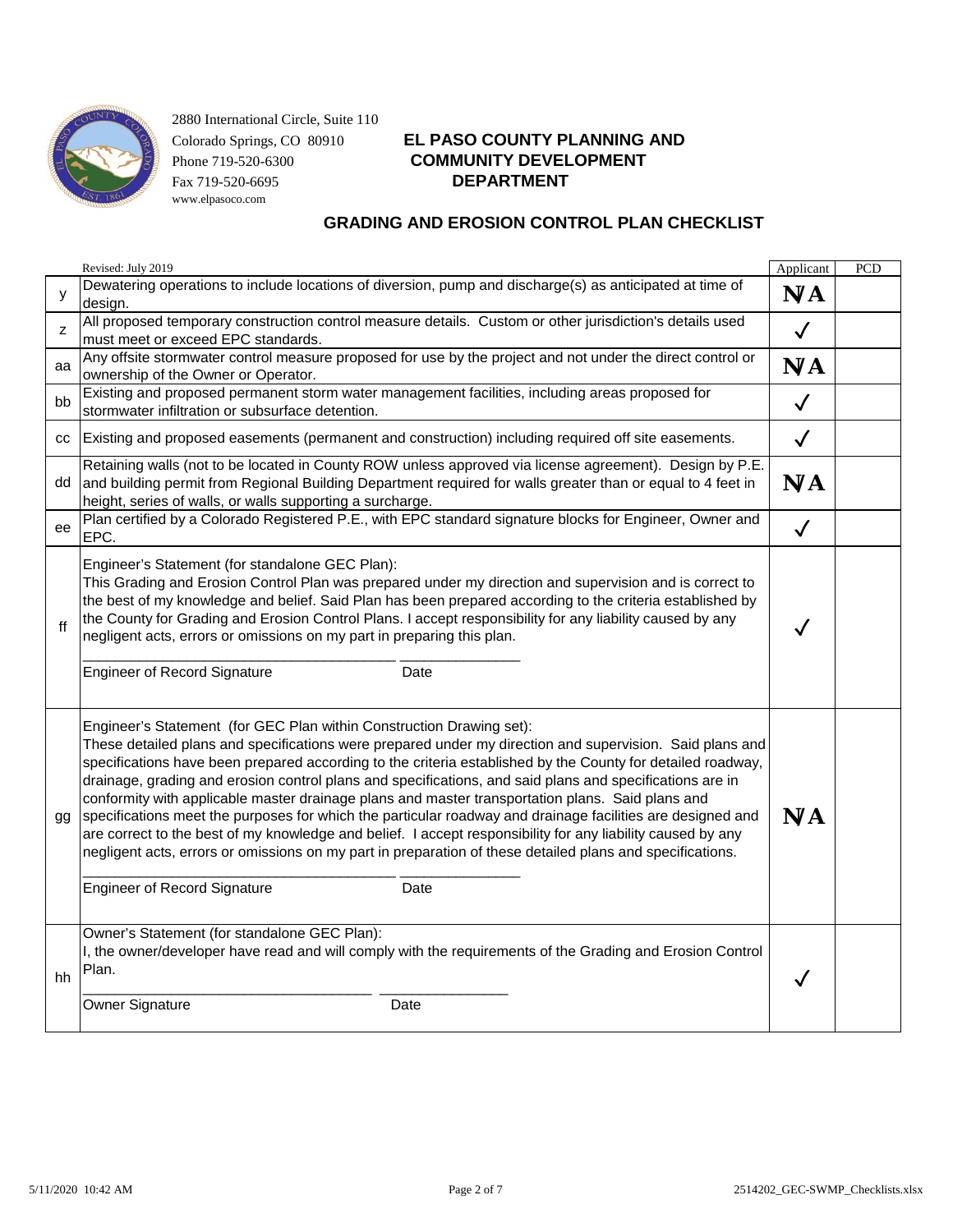

# Colorado Springs, CO 80910 **EL PASO COUNTY PLANNING AND** Phone 719-520-6300 **COMMUNITY DEVELOPMENT**

|                          | Revised: July 2019                                                                                                                                                                                                                                                                                                                                                                                                                                                                                                                                                                                                                                                                                                                                                                                                                                                                                                                                                                                                                                                   | Applicant               | PCD |
|--------------------------|----------------------------------------------------------------------------------------------------------------------------------------------------------------------------------------------------------------------------------------------------------------------------------------------------------------------------------------------------------------------------------------------------------------------------------------------------------------------------------------------------------------------------------------------------------------------------------------------------------------------------------------------------------------------------------------------------------------------------------------------------------------------------------------------------------------------------------------------------------------------------------------------------------------------------------------------------------------------------------------------------------------------------------------------------------------------|-------------------------|-----|
| ii                       | Owner's Statement (for GEC Plan within Construction Drawing set):<br>I, the owner/developer have read and will comply with the requirements of the grading and erosion control<br>plan and all of the requirements specified in these detailed plans and specifications.<br>Owner Signature<br>Date                                                                                                                                                                                                                                                                                                                                                                                                                                                                                                                                                                                                                                                                                                                                                                  | N/A                     |     |
| jj                       | El Paso County (standalone GEC Plan):<br>County plan review is provided only for general conformance with County Design Criteria. The County is<br>not responsible for the accuracy and adequacy of the design, dimensions, and/ or elevations which shall be<br>confirmed at the job site. The County through the approval of this document assumes no responsibility for<br>completeness and/ or accuracy of this document.<br>Filed in accordance with the requirements of the El Paso County Land Development Code, Drainage<br>Criteria Manual Volumes 1 and 2, and Engineering Criteria Manual, as amended.<br>In accordance with ECM Section 1.12, these construction documents will be valid for construction for a<br>period of 2 years from the date signed by the El Paso County Engineer. If construction has not started<br>within those 2 years, the plans will need to be resubmitted for approval, including payment of review fees at<br>the Planning and Community Development Director's discretion.<br>County Engineer/ECM Administrator<br>Date |                         |     |
| 2.                       | <b>ADDITIONAL REPORTS/PERMITS/DOCUMENTS</b>                                                                                                                                                                                                                                                                                                                                                                                                                                                                                                                                                                                                                                                                                                                                                                                                                                                                                                                                                                                                                          |                         |     |
| a                        | Soils report / geotechnical investigation as appropriate for grading/utilities/drainage/road construction.                                                                                                                                                                                                                                                                                                                                                                                                                                                                                                                                                                                                                                                                                                                                                                                                                                                                                                                                                           | $\checkmark$            |     |
| b                        | Use Agreement/easement between the Owner or Operator and other third party for use of all offsite grading<br>or stormwater control measures, used by the owner or operator but not under their direct control or<br>ownership.                                                                                                                                                                                                                                                                                                                                                                                                                                                                                                                                                                                                                                                                                                                                                                                                                                       | N/A                     |     |
| с                        | Floodplain Development Permit                                                                                                                                                                                                                                                                                                                                                                                                                                                                                                                                                                                                                                                                                                                                                                                                                                                                                                                                                                                                                                        | N/A                     |     |
| d                        | USACE 404/wetlands permit/mitigation plan                                                                                                                                                                                                                                                                                                                                                                                                                                                                                                                                                                                                                                                                                                                                                                                                                                                                                                                                                                                                                            | N/A                     |     |
| е                        | <b>FEMA CLOMR</b>                                                                                                                                                                                                                                                                                                                                                                                                                                                                                                                                                                                                                                                                                                                                                                                                                                                                                                                                                                                                                                                    | N/A                     |     |
| f                        | State Engineer's permit/Notice Of Intent to Construct                                                                                                                                                                                                                                                                                                                                                                                                                                                                                                                                                                                                                                                                                                                                                                                                                                                                                                                                                                                                                |                         |     |
| g                        | Stormwater Management Plan (SWMP)                                                                                                                                                                                                                                                                                                                                                                                                                                                                                                                                                                                                                                                                                                                                                                                                                                                                                                                                                                                                                                    | Χ                       |     |
| h                        | Financial Assurance Estimate (FAE) (signed)                                                                                                                                                                                                                                                                                                                                                                                                                                                                                                                                                                                                                                                                                                                                                                                                                                                                                                                                                                                                                          | $\overline{\mathsf{X}}$ |     |
| j                        | Erosion and Stormwater Quality Control Permit (ESQCP) (signed)                                                                                                                                                                                                                                                                                                                                                                                                                                                                                                                                                                                                                                                                                                                                                                                                                                                                                                                                                                                                       | X                       |     |
| $\overline{\phantom{a}}$ | Pre-Development Site Grading Acknowledgement and Right of Access Form (signed)                                                                                                                                                                                                                                                                                                                                                                                                                                                                                                                                                                                                                                                                                                                                                                                                                                                                                                                                                                                       | $\overline{\mathsf{X}}$ |     |
| k                        | Conditions of Approval met?                                                                                                                                                                                                                                                                                                                                                                                                                                                                                                                                                                                                                                                                                                                                                                                                                                                                                                                                                                                                                                          | X                       |     |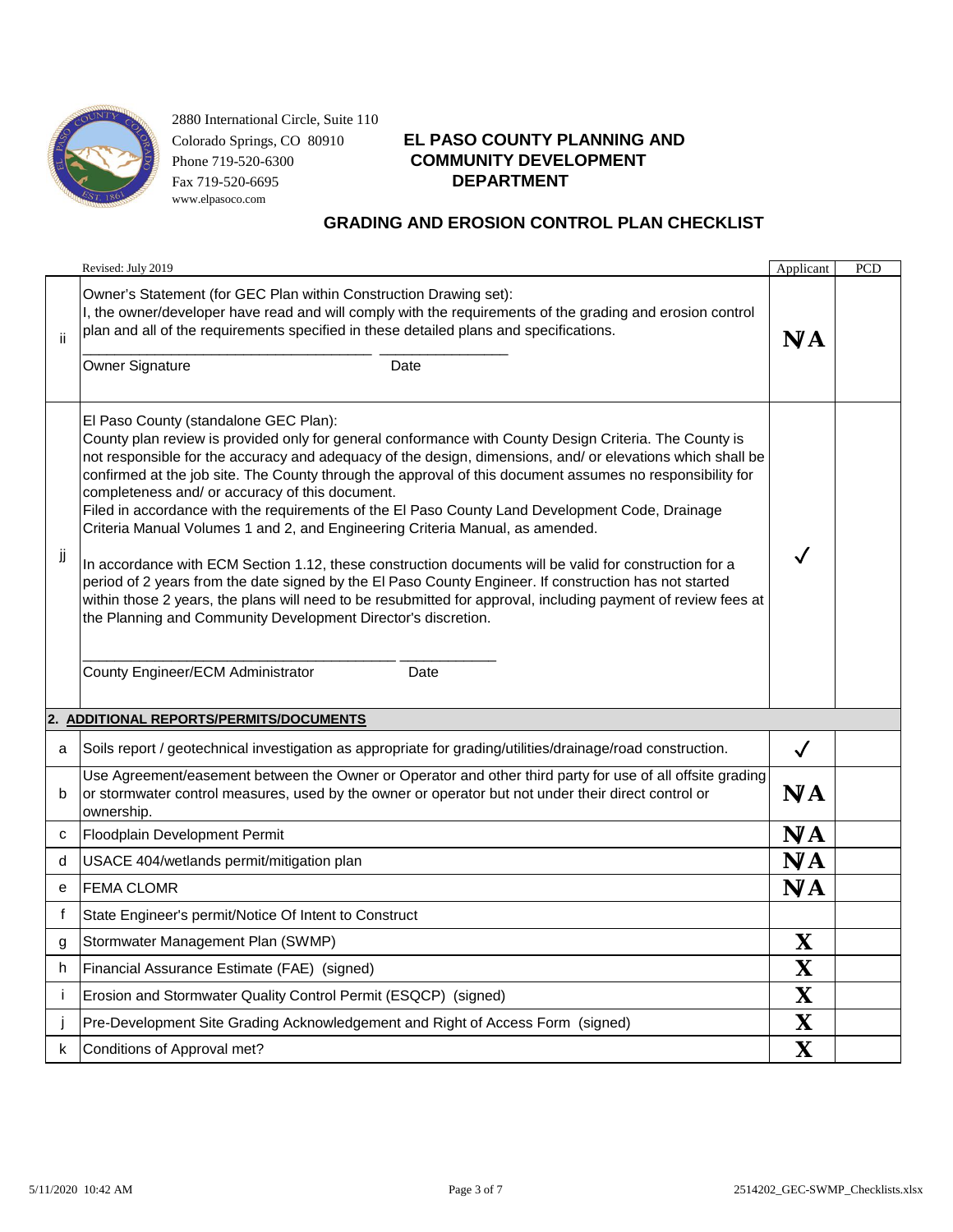

# Colorado Springs, CO 80910 **EL PASO COUNTY PLANNING AND** Phone 719-520-6300 **COMMUNITY DEVELOPMENT**

|                | Revised: July 2019                                                                                                                                                                                                                                                                                                                                                                                                                                                                                                                                                                                                 | Applicant    | PCD |
|----------------|--------------------------------------------------------------------------------------------------------------------------------------------------------------------------------------------------------------------------------------------------------------------------------------------------------------------------------------------------------------------------------------------------------------------------------------------------------------------------------------------------------------------------------------------------------------------------------------------------------------------|--------------|-----|
|                | 3. STANDARD NOTES FOR EL PASO COUNTY GRADING AND EROSION CONTROL PLANS                                                                                                                                                                                                                                                                                                                                                                                                                                                                                                                                             |              |     |
| 1              | Stormwater discharges from construction sites shall not cause or threaten to cause pollution,<br>contamination, or degradation of State Waters. All work and earth disturbance shall be done in a manner<br>that minimizes pollution of any on-site or off-site waters, including wetlands.                                                                                                                                                                                                                                                                                                                        | $\checkmark$ |     |
| $\overline{2}$ | Notwithstanding anything depicted in these plans in words or graphic representation, all design and<br>construction related to roads, storm drainage and erosion control shall conform to the standards and<br>requirements of the most recent version of the relevant adopted El Paso County standards, including the<br>Land Development Code, the Engineering Criteria Manual, the Drainage Criteria Manual, and the Drainage<br>Criteria Manual Volume 2. Any deviations from regulations and standards must be requested, and<br>approved, in writing.                                                        | $\checkmark$ |     |
| 3              | A separate Stormwater Management Plan (SMWP) for this project shall be completed and an Erosion and<br>Stormwater Quality Control Permit (ESQCP) issued prior to commencing construction. Management of the<br>SWMP during construction is the responsibility of the designated Qualified Stormwater Manager or<br>Certified Erosion Control Inspector. The SWMP shall be located on site at all times during construction and<br>shall be kept up to date with work progress and changes in the field.                                                                                                            | $\checkmark$ |     |
| $\overline{4}$ | Once the ESQCP is approved and a "Notice to Proceed" has been issued, the contractor may install the<br>initial stage erosion and sediment control measures as indicated on the approved GEC. A Preconstruction<br>Meeting between the contractor, engineer, and El Paso County will be held prior to any construction. It is<br>the responsibility of the applicant to coordinate the meeting time and place with County staff.                                                                                                                                                                                   | $\checkmark$ |     |
| 5              | Control measures must be installed prior to commencement of activities that could contribute pollutants to<br>stormwater. control measures for all slopes, channels, ditches, and disturbed land areas shall be installed<br>immediately upon completion of the disturbance.                                                                                                                                                                                                                                                                                                                                       | $\checkmark$ |     |
| 6              | All temporary sediment and erosion control measures shall be maintained and remain in effective operating<br>condition until permanent soil erosion control measures are implemented and final stabilization is<br>established. All persons engaged in land disturbance activities shall assess the adequacy of control<br>measures at the site and identify if changes to those control measures are needed to ensure the continued<br>effective performance of the control measures. All changes to temporary sediment and erosion control<br>measures must be incorporated into the Stormwater Management Plan. | ✓            |     |
| $\overline{7}$ | Temporary stabilization shall be implemented on disturbed areas and stockpiles where ground disturbing<br>construction activity has permanently ceased or temporarily ceased for longer than 14 days.                                                                                                                                                                                                                                                                                                                                                                                                              | $\checkmark$ |     |
| 8              | Final stabilization must be implemented at all applicable construction sites. Final stabilization is achieved<br>when all ground disturbing activities are complete and all disturbed areas either have a uniform vegetative<br>cover with individual plant density of 70 percent of pre-disturbance levels established or equivalent<br>permanent alternative stabilization method is implemented. All temporary sediment and erosion control<br>measures shall be removed upon final stabilization and before permit closure.                                                                                    |              |     |
| 9              | All permanent stormwater management facilities shall be installed as designed in the approved plans. Any<br>proposed changes that effect the design or function of permanent stormwater management structures must<br>be approved by the ECM Administrator prior to implementation.                                                                                                                                                                                                                                                                                                                                | $\checkmark$ |     |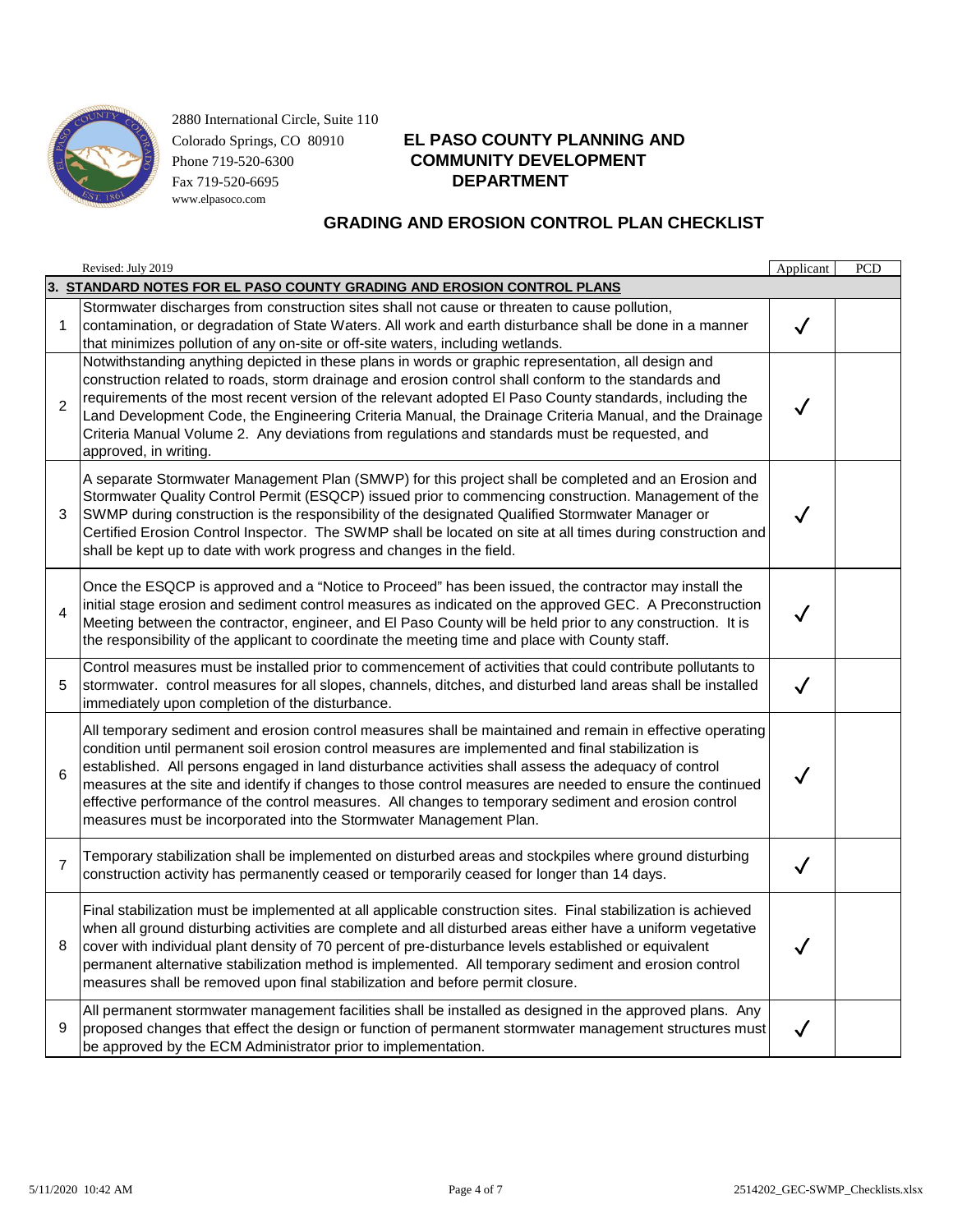

# Colorado Springs, CO 80910 **EL PASO COUNTY PLANNING AND** Phone 719-520-6300 **COMMUNITY DEVELOPMENT**

|    | Revised: July 2019                                                                                                                                                                                                                                                                                                                                                                                                                                                                                                                           | Applicant    | <b>PCD</b> |
|----|----------------------------------------------------------------------------------------------------------------------------------------------------------------------------------------------------------------------------------------------------------------------------------------------------------------------------------------------------------------------------------------------------------------------------------------------------------------------------------------------------------------------------------------------|--------------|------------|
| 10 | Earth disturbances shall be conducted in such a manner so as to effectively minimize accelerated soil<br>erosion and resulting sedimentation. All disturbances shall be designed, constructed, and completed so<br>that the exposed area of any disturbed land shall be limited to the shortest practical period of time. Pre-<br>existing vegetation shall be protected and maintained within 50 horizontal feet of a waters of the state<br>unless shown to be infeasible and specifically requested and approved.                         | $\checkmark$ |            |
| 11 | Compaction of soil must be prevented in areas designated for infiltration control measures or where final<br>stabilization will be achieved by vegetative cover. Areas designated for infiltration control measures shall<br>also be protected from sedimentation during construction until final stabilization is achieved. If compaction<br>prevention is not feasible due to site constraints, all areas designated for infiltration and vegetation control<br>measures must be loosened prior to installation of the control measure(s). | $\checkmark$ |            |
|    | Any temporary or permanent facility designed and constructed for the conveyance of stormwater around,<br>12  through, or from the earth disturbance area shall be a stabilized conveyance designed to minimize erosion<br>and the discharge of sediment off site.                                                                                                                                                                                                                                                                            | $\checkmark$ |            |
| 13 | Concrete wash water shall be contained and disposed of in accordance with the SWMP. No wash water<br>shall be discharged to or allowed to enter State Waters, including any surface or subsurface storm<br>drainage system or facilities. Concrete washouts shall not be located in an area where shallow<br>groundwater may be present, or within 50 feet of a surface water body, creek or stream.                                                                                                                                         | $\checkmark$ |            |
| 14 | During dewatering operations of uncontaminated ground water may be discharged on site, but shall not<br>leave the site in the form of surface runoff unless an approved State dewatering permit is in place.                                                                                                                                                                                                                                                                                                                                 | $\checkmark$ |            |
| 15 | Erosion control blanketing or other protective covering shall be used on slopes steeper than 3:1.                                                                                                                                                                                                                                                                                                                                                                                                                                            | $\checkmark$ |            |
| 16 | Contractor shall be responsible for the removal of all wastes from the construction site for disposal in<br>accordance with local and State regulatory requirements. No construction debris, tree slash, building<br>material wastes or unused building materials shall be buried, dumped, or discharged at the site.                                                                                                                                                                                                                        |              |            |
| 17 | Waste materials shall not be temporarily placed or stored in the street, alley, or other public way, unless in<br>accordance with an approved Traffic Control Plan. control measures may be required by El Paso County<br>Engineering if deemed necessary, based on specific conditions and circumstances.                                                                                                                                                                                                                                   | $\checkmark$ |            |
| 18 | Tracking of soils and construction debris off-site shall be minimized. Materials tracked off-site shall be<br>cleaned up and properly disposed of immediately.                                                                                                                                                                                                                                                                                                                                                                               | $\checkmark$ |            |
| 19 | The owner/developer shall be responsible for the removal of all construction debris, dirt, trash, rock,<br>sediment, soil, and sand that may accumulate in roads, storm drains and other drainage conveyance<br>systems and stormwater appurtenances as a result of site development.                                                                                                                                                                                                                                                        | √            |            |
| 20 | The quantity of materials stored on the project site shall be limited, as much as practical, to that quantity<br>required to perform the work in an orderly sequence. All materials stored on-site shall be stored in a neat,<br>orderly manner, in their original containers, with original manufacturer's labels.                                                                                                                                                                                                                          |              |            |
| 21 | No chemical(s) having the potential to be released in stormwater are to be stored or used onsite unless<br>permission for the use of such chemical(s) is granted in writing by the ECM Administrator. In granting<br>approval for the use of such chemical(s), special conditions and monitoring may be required.                                                                                                                                                                                                                            |              |            |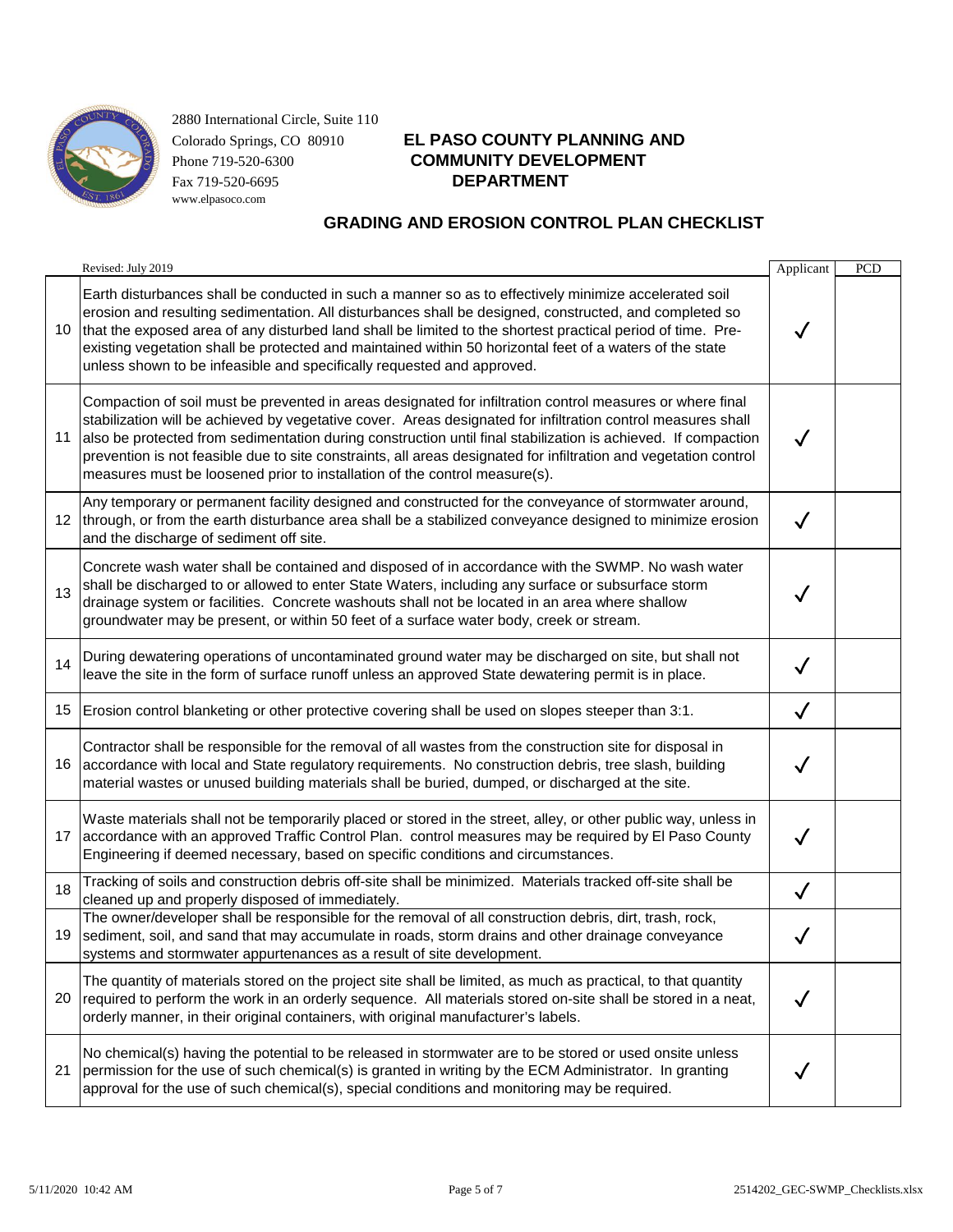

# Colorado Springs, CO 80910 **EL PASO COUNTY PLANNING AND** Phone 719-520-6300 **COMMUNITY DEVELOPMENT**

|    | Revised: July 2019                                                                                                                                                                                                                                                                                                                                                                                                                                                                                                                                                                                                                                                                                                                                            | Applicant    | <b>PCD</b> |
|----|---------------------------------------------------------------------------------------------------------------------------------------------------------------------------------------------------------------------------------------------------------------------------------------------------------------------------------------------------------------------------------------------------------------------------------------------------------------------------------------------------------------------------------------------------------------------------------------------------------------------------------------------------------------------------------------------------------------------------------------------------------------|--------------|------------|
| 22 | Bulk storage of allowed petroleum products or other allowed liquid chemicals in excess of 55 gallons shall<br>require adequate secondary containment protection to contain all spills onsite and to prevent any spilled<br>materials from entering State Waters, any surface or subsurface storm drainage system or other facilities.                                                                                                                                                                                                                                                                                                                                                                                                                         |              |            |
| 23 | No person shall cause the impediment of stormwater flow in the curb and gutter or ditch except with<br>approved sediment control measures.                                                                                                                                                                                                                                                                                                                                                                                                                                                                                                                                                                                                                    | $\checkmark$ |            |
| 24 | Owner/developer and their agents shall comply with the "Colorado Water Quality Control Act" (Title 25,<br>Article 8, CRS), and the "Clean Water Act" (33 USC 1344), in addition to the requirements of the Land<br>Development Code, DCM Volume II and the ECM Appendix I. All appropriate permits must be obtained by<br>the contractor prior to construction (1041, NPDES, Floodplain, 404, fugitive dust, etc.). In the event of<br>conflicts between these requirements and other laws, rules, or regulations of other Federal, State, local, or<br>County agencies, the most restrictive laws, rules, or regulations shall apply.                                                                                                                        |              |            |
| 25 | All construction traffic must enter/exit the site only at approved construction access points.                                                                                                                                                                                                                                                                                                                                                                                                                                                                                                                                                                                                                                                                | $\checkmark$ |            |
| 26 | Prior to construction the permittee shall verify the location of existing utilities.                                                                                                                                                                                                                                                                                                                                                                                                                                                                                                                                                                                                                                                                          |              |            |
| 27 | A water source shall be available on site during earthwork operations and shall be utilized as required to<br>minimize dust from earthwork equipment and wind.                                                                                                                                                                                                                                                                                                                                                                                                                                                                                                                                                                                                | $\checkmark$ |            |
| 28 | The soils report for this site has been prepared by _<br>and shall<br>be considered a part of these plans.                                                                                                                                                                                                                                                                                                                                                                                                                                                                                                                                                                                                                                                    |              |            |
| 29 | At least ten (10) days prior to the anticipated start of construction, for projects that will disturb one (1) acre<br>or more, the owner or operator of construction activity shall submit a permit application for stormwater<br>discharge to the Colorado Department of Public Health and Environment, Water Quality Division. The<br>application contains certification of completion of a stormwater management plan (SWMP), of which this<br>Grading and Erosion Control Plan may be a part. For information or application materials contact:<br>Colorado Department of Public Health and Environment<br><b>Water Quality Control Division</b><br><b>WQCD</b> - Permits<br>4300 Cherry Creek Drive South<br>Denver, CO 80246-1530<br>Attn: Permits Unit |              |            |